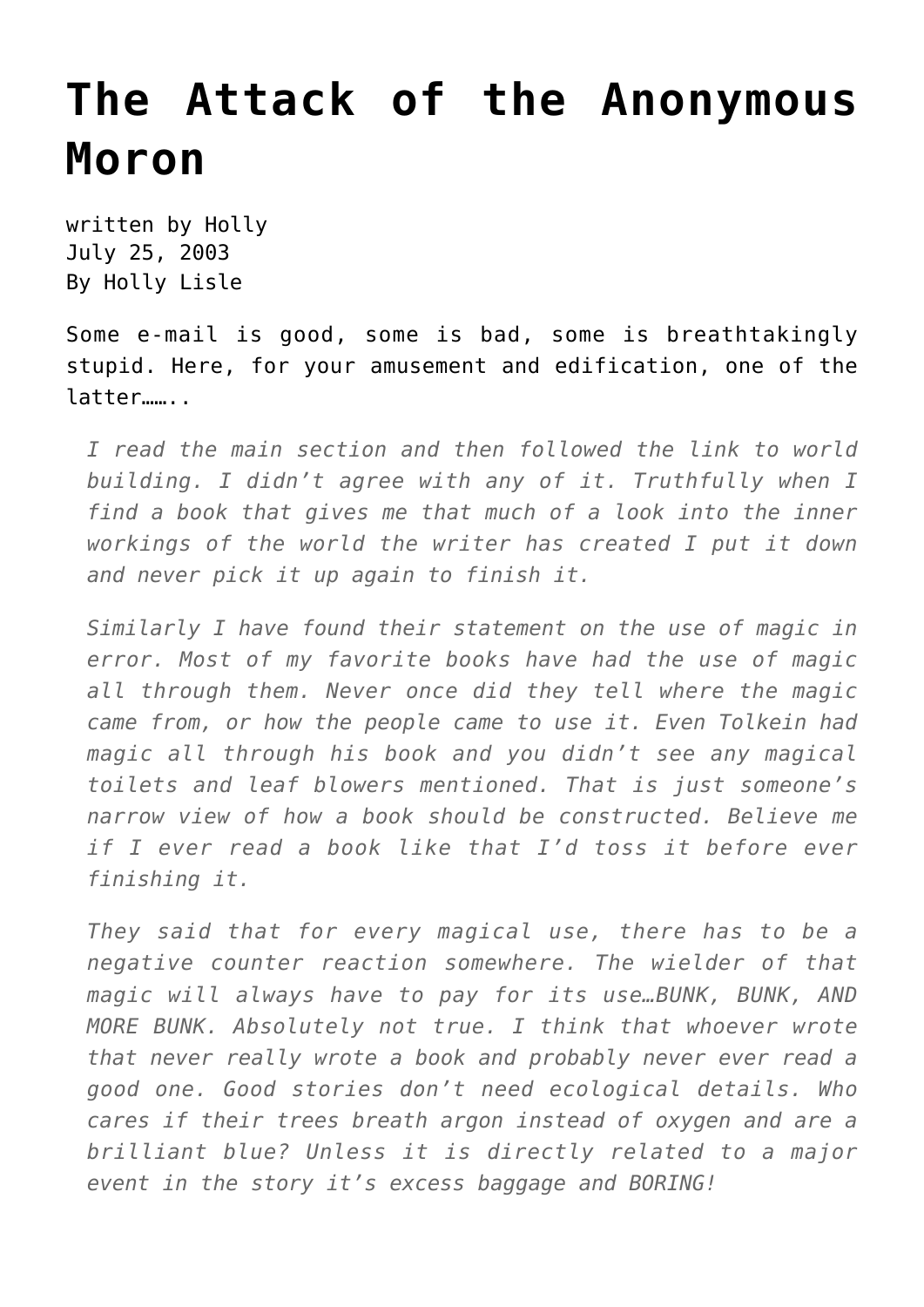*I could care less if the small edible creatures are outnumbered 100 to one by the larger carnivorous creatures. They actually said that if that happens, its sloppy writing and bad form. Well I have news for them. If I were editing the piece with that particular mention- the whole mention would have been cut out.*

*What's important is the story, and what makes the story? Characters, situations, and the events that move the character through those situations. Did I mention Scenery? Evolution? Ecology? Ecostructure? Or the number of smaller rodents v/s the number of bigger ones? Hell no.*

*Like Stephen King says in his book, "On Writing" that is just superflous 'fill-in' garbage that you don't need. You don't even need to go into detail explaining what the characters looked like for the reader to envision them. They (the readers) do have a brain and if you do all the thinking for them how are they interacting with the story? That is why we read isnt' it? To feel like we are participating in the story? All that stuff about building worlds and ecology is the stuff that 99 % of readers skip over. It give a story an overstuffed feeling and when I find that sort of thing in a book everytime I have also found two dimentional characters and half baked plots. Yes there is a giving and taking, use and paying for it but it happens not in the magical aspects of the book, but in the writing of nonessential garbage like you mentioned in your piece on the main page.*

*There is no reason to think that in order to write well one must follow your dictates much less utilize any of the useless stuff like you are sugesting. Do we a readers need all that stuff to picture something in our head? Do we need to understand the innerworkings of their governmental systems and ecological systems to understand the characters? HELL NO.*

*A character, a situation, and a reaction from the character to the situation. That's all you really need. Like a*